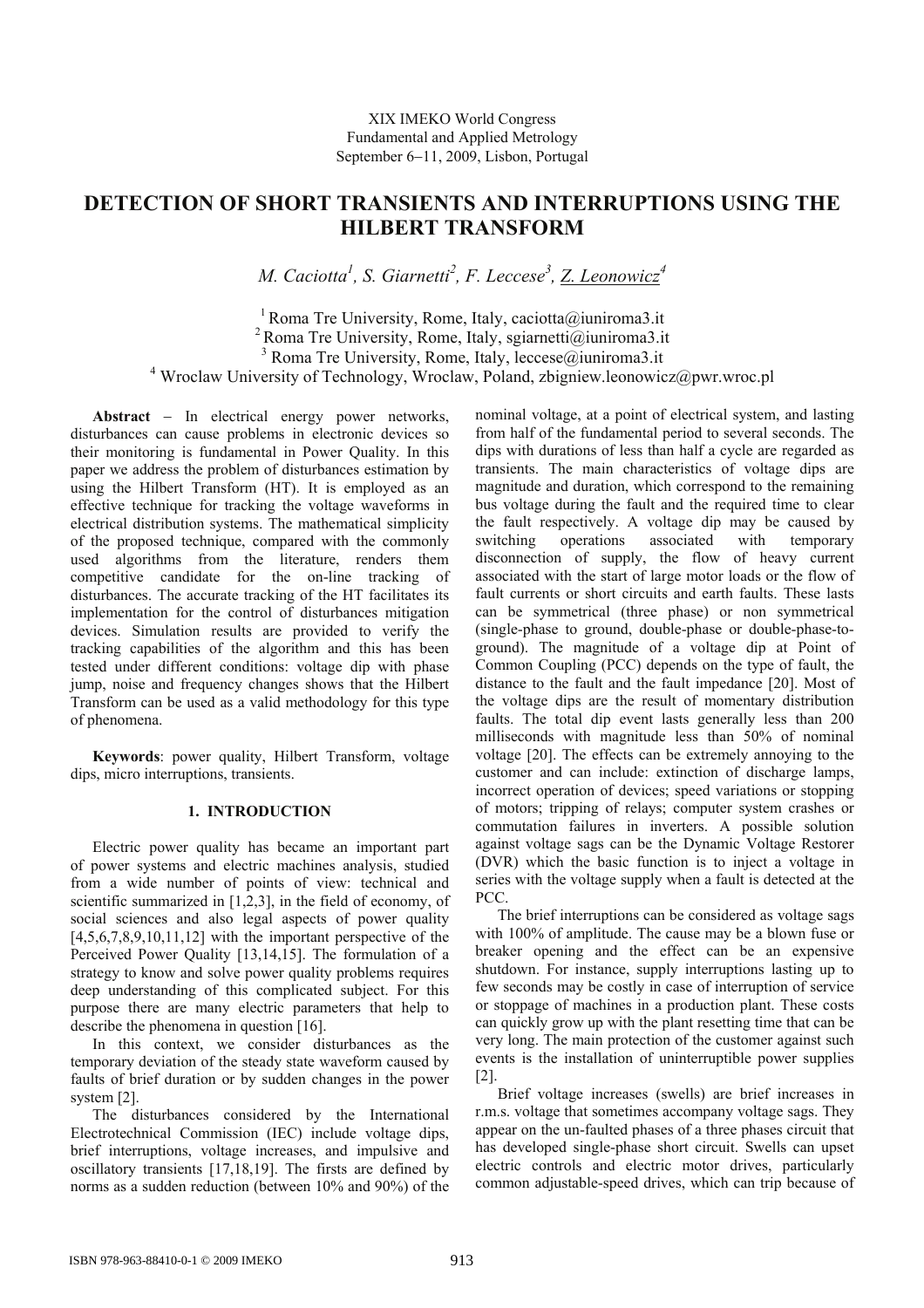their built-in protective circuitry. Swells may also stress sensitive computer components and shorten their life. Possible solutions to limit this problem are, as in the case of sags, the use of uninterruptible power supplies and conditioners [21].

Voltage disturbances shorter than sags or swells are classified as transients and are caused by sudden changes in the power system [21]. According to their duration, transient overvoltages can be divided into switching surge (duration in the range of millisecond), and impulse spike (duration in the range of microseconds). Surges are high-energy pulses arising from power system switching disturbances, either directly or as a result of resonating circuits associated with switching devices. Protection against surges and impulses is normally achieved by surge-diverters and arc-gaps at high voltages and avalanche diodes at low voltages.

In this article we focus the attention on disturbances which will gain more importance in the future because of the increase of electronic apparatus that can be particularly sensible to this kind of problems if not adequately protected. In fact there are two important aspects that should be taken into account:

- The disturbance detection algorithm should be able to detect them as soon as possible, regardless of the nature of the voltage disturbance.
- At the same time, the disturbance estimation algorithm should have a good selective accuracy. In fact, fast detection algorithms may produce false trip operation of the mitigation equipment.

In all cases, in power quality is necessary to detect not only the beginning and end of voltage sag but also to determine the sag depth and the associated phase angle iump.

This paper is organized as follows: In Section 2, a description of Hilbert Transform methodology is proposed as an effective way for disturbance detection. The algorithm performance is tested under different real-like conditions in Section 3 where the influence of point on wave, phase jump, noise and fundamental grid frequency variation is discussed. Finally, main conclusions are detailed in Section 4.

### **2. THEORY AND IMPLEMENTATION OF THE HILBERT TRANSFORM**

The Hilbert Transform of a real-valued time domain signal  $x(t)$  is another real-valued time domain signal, denoted by  $\tilde{x}(t)$ , such that  $z(t) = x(t) + j\tilde{x}(t)$  is an analytic signal. From *z(t),* one can define a magnitude function *A(t)* and a phase function  $\theta(t)$ , where the first describes the envelope of the original function  $x(t)$  versus time, and  $\theta(t)$ describes the instantaneous phase of  $x(t)$  versus time.

The Hilbert transform of a real-valued function  $x(t)$ extending over the range  $-\infty < t < +\infty$  is a real-valued function  $\tilde{x}(t)$  defined by:

$$
\widetilde{x}(t) = H[x(t)] = \int_{-\infty}^{\infty} \frac{x(u)}{\pi(t-u)} du \tag{1}
$$

Thus  $\tilde{x}(t)$  is the convolution integral of  $x(t)$  and  $(1/\pi t)$ , described as:

$$
\widetilde{x}(t) = x(t) * (1/\pi)
$$
\n(2)

Like Fourier transforms, Hilbert transforms are linear operators where

$$
H[a_1x_1(t) + a_2x_2(t)] = a_1 H[x_1(t)] + a_2 H[x_2(t)] \qquad (3)
$$

for any constant  $a_1$ ,  $a_2$  and any functions  $x_1(t)$ ,  $x_2(t)$ .

A useful point of view to understand and to compute the Hilbert Transform  $\tilde{x}(t)$  of  $x(t)$  is using the analytic signal *z(t)* associated with *x(t)*, defined, as explained before, as  $z(t) = x(t) + \tilde{x}(t)$ , that can be also defined as:

$$
z(t) = A(t) \cdot e^{j\theta(t)} \tag{4}
$$

where  $A(t)$  is the envelope signal  $x(t)$  and  $\theta(t)$  is the instantaneous phase of signal  $x(t)$ . In terms of  $x(t)$  and  $\tilde{x}(t)$ , it is clear that:

$$
A(t) = [x^2(t) + \widetilde{x}(t)]^{1/2}
$$
\n(5)

$$
\theta(t) = \tan^{-1} \left[ \frac{\widetilde{x}(t)}{x(t)} \right] = 2\pi f_0 t \tag{6}
$$

and the "instantaneous frequency" is given by:

$$
f_0 = \left(\frac{1}{2\pi}\right) \frac{d\theta(t)}{dt} \tag{7}
$$

Let *Z(f)* be the Fourier transform of *z(t)*, namely:

$$
Z(f) = F [z(t)] = F[x(t) + j\widetilde{x}(t)] = F [x(t)] + jF[\widetilde{x}(t)] =
$$
  

$$
X(f) + j\widetilde{X}(f)
$$
 (8)

The inverse Fourier transform of *Z(f)* yields:

$$
z(t) = F - I[Z(t)] = x(t) + j \tilde{x}(t)
$$
 (9)  
where  $\tilde{x}(t) = H[x(t)] = Im [z(t)]$  [22,23].

A Finite Impulse Response Filter (FIR) is designed to implement the HT. The HT-FIR filter can be realized in analogue or digital forms [25,26]. In this paper, the digital form of HT-FIR filter is adopted. A HT-FIR filter with odd symmetric coefficients is designed by the Parks-McClellan algorithm, which uses the Remez exchange algorithm and the Chebyshev approximation theory. The adopted method of design minimizes the maximum error between the desired frequency response and the actual frequency response. Filters that are designed in this way demonstrate an equiripple behaviour in their frequency response; hence, they are also known as equiripple filters.

#### **3. EXPERIMENTS AND RESULTS**

For experimental testing the performance of the HT algorithms, we used a synthesized signal realized in MATLAB able to generating short voltage disturbances of different magnitudes, duration and phase.

The test signal is composed of a pure sinusoidal waveform with randomly distributed 100 short impulse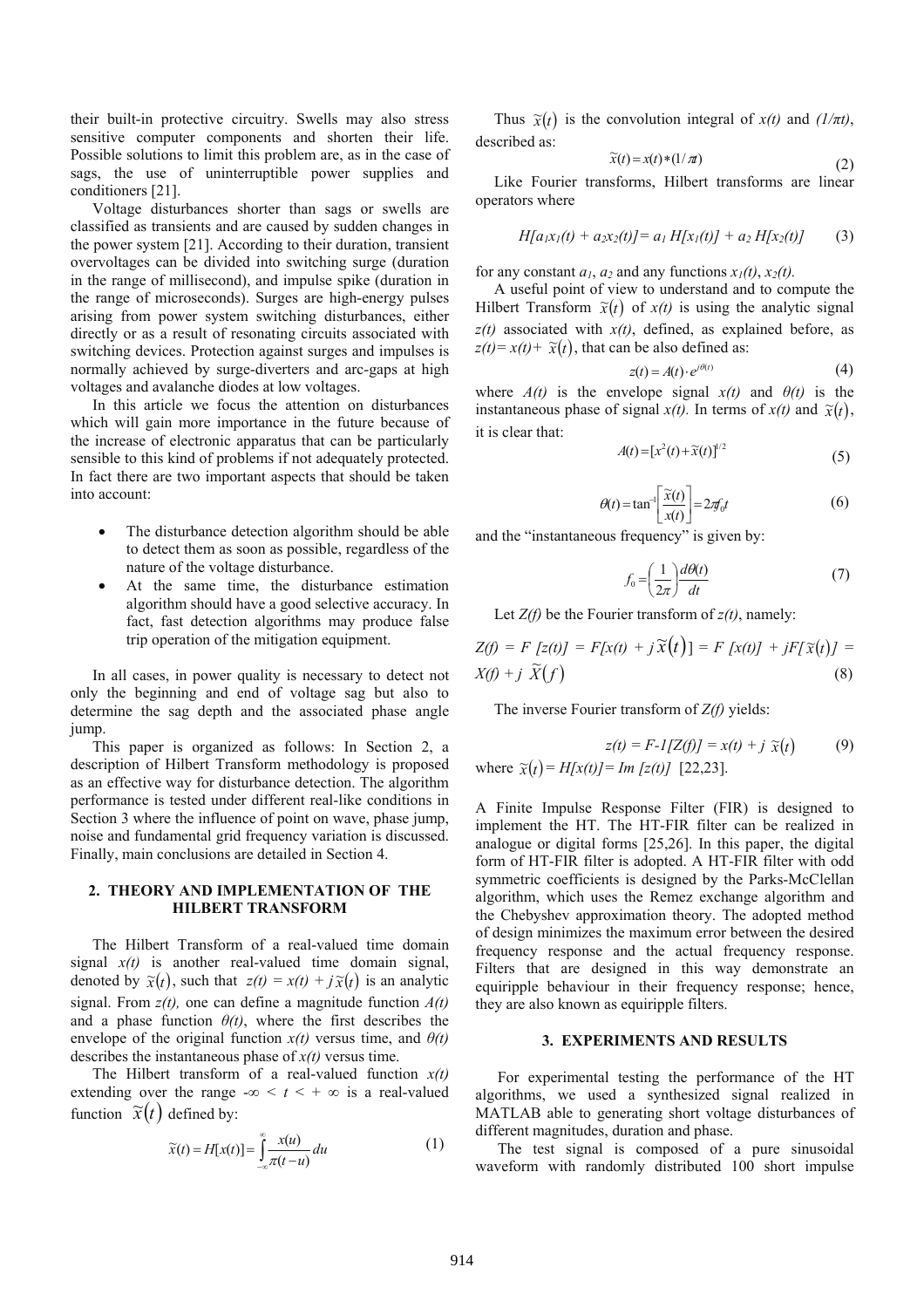disturbances, as in Fig. 1. The corresponding HT of this signal is shown in Fig. 2.

#### *2.1. Preliminary tests*



Fig. 1. Test signal composed of 100 periods added voltage transients randomly (shown partially).



Fig. 2. Test signal (upper plot) of the sinusoidal waveform with one microdisturbance. The Hilbert Transform of the test signal (lower plot).

Typical voltage or current signal in a power system contains multiple harmonic distortions. Mainly odd harmonic components are usually present. To test the influence of harmonics on the HT accuracy we analyze the signal as in Fig. 3, where increasing level of harmonic pollution is applied. The results are shown in Table 1. The HT algorithm is quite sensitive to higher harmonics, so adequate measurements must be taken to obtain correct results.

In order to test the accuracy of proposed technique, we added the white Gaussian noise of various signal-to-noise ratio (SNR). To test the influence of noise on the HT accuracy we analyze the signal as in Fig. 4 and 5, where increasing level of noise is linearly added. Subsequently, we check how many of disturbances are correctly detected in many simulation runs. The results are shown in Table 2. HT algorithm fails to correctly detect disturbances at the SNR lower than 60 dB.

*2.1. Tests with noise and harmonic distortion* 



Fig. 3. Test signal with noise SNR of 80 dB (upper plot) and small  $3<sup>rd</sup>$ harmonic distortion of 3% of the sinusoidal waveform with one microdisturbance. The Hilbert Transform of the test signal with noise and harmonic distortion (lower plot).



Fig. 4. Test signal with noise SNR of 60 dB (upper plot) and its Hilbert Transform (lower plot).



Fig. 5. Test signal with noise SNR of 40 dB (upper plot) and its Hilbert transform (lower plot).